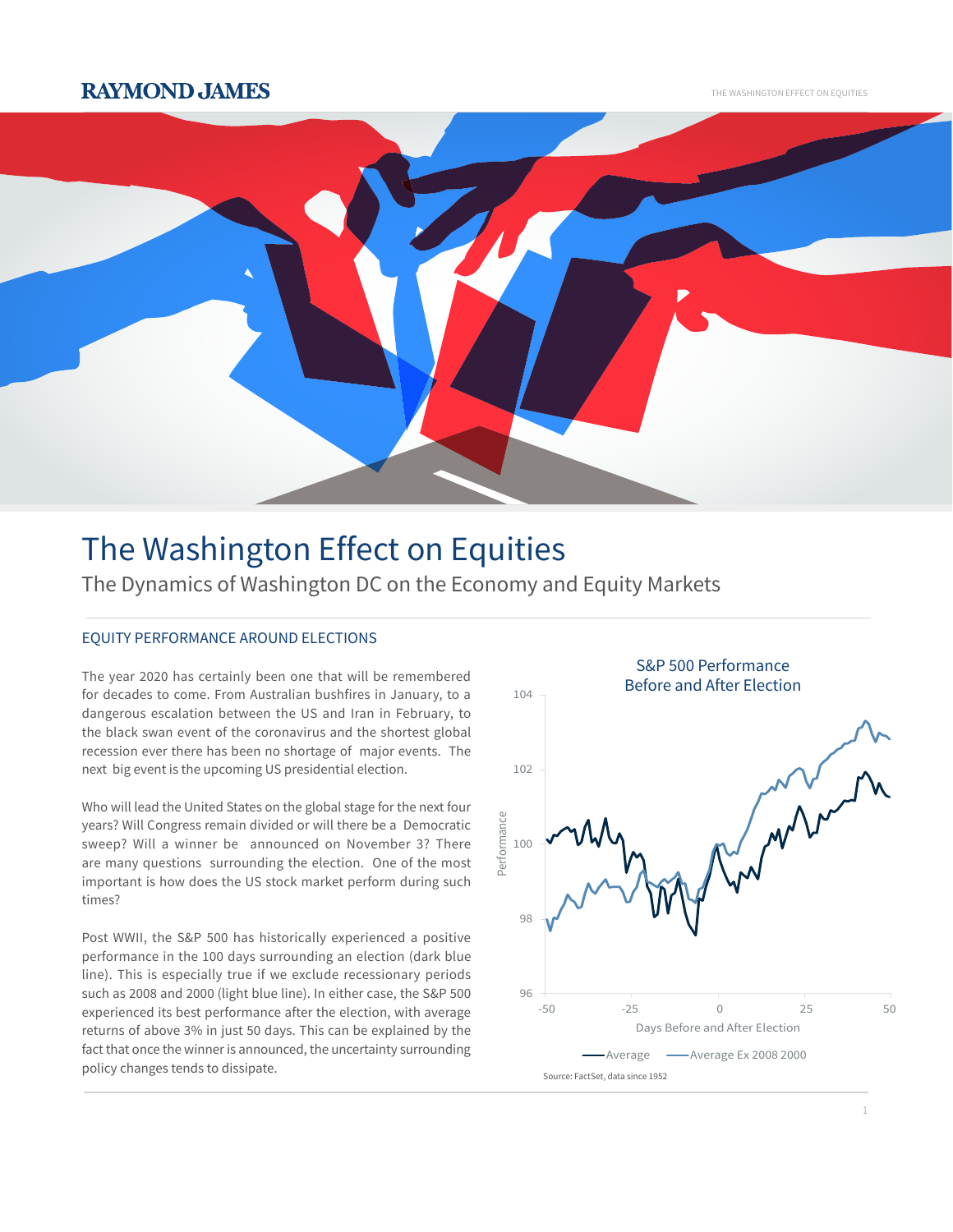#### ANALYSIS OF THE WASHINGTON EFFECT

It is important to look beyond the simple average of performance of various political compositions in Washington as the volatility in observations and the lack of occurrences can impact the reliability of the results. While the composition of Washington is important, it is only one factor in our analysis. Other important factors include the business cycle, Fed policy, earnings growth, trends and valuations.

> 40% 50%





**House** R R R D R D D R **Occurrence** 11% 6% 11% 11% 28% 30% 3%

Source: FactSet, data since 1949

#### WHO'S IN OFFICE? IT DOESN'T REALLY MATTER

While performance surrounding an election might be volatile, the long-term performance of all equity sectors, as well as the broad index, is unaffected by who's in the White House.

#### Sectors Trade Outside of Political Perspective



S&P 500 Performance Under Various Government Compositions

 $\overline{2}$